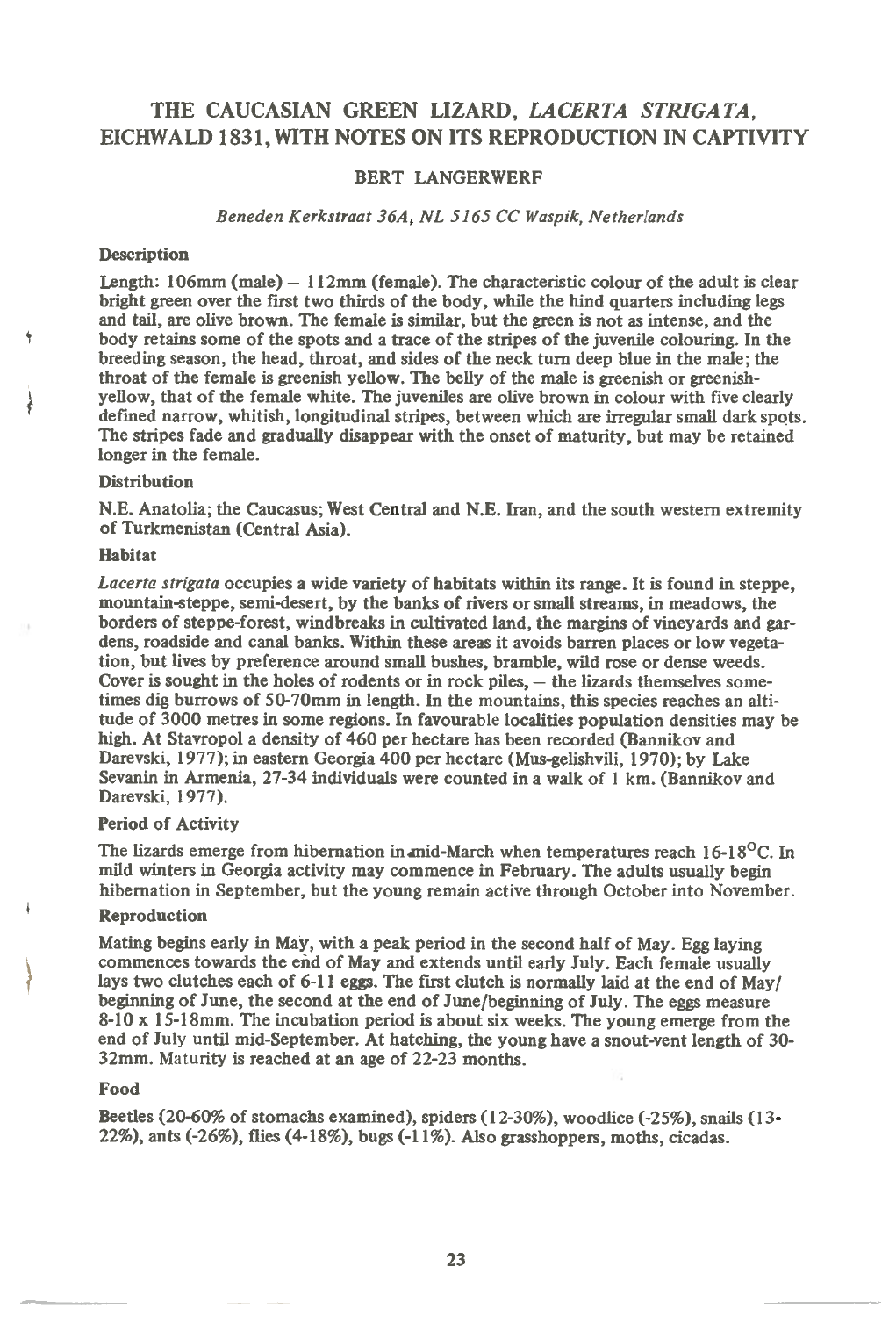### Parasites

Trematodes (Brachylaemus), nematodes (Physocephalus); ticks (Haemophysatis).

### *Lacerta strigata* in captivity

About four years ago I received from a friend in Eastern Europe 2 males and 1 female *L. strigata.* From the beginning they proved to be a very easy species to keep in my gardenterraria. *Lacerta strigata* is closely related to *Lacerta viridis, L. agilis* and *L. trilineata,* in that order. They have been crossed successfully with both *L. viridis* and *L. agilis* by Wolfgang Bischoff. The young are very similar in appearance to those of *L. trilineata,* and years ago *L. strigata* was regarded as a subspecies of *L. trilineata.* It was to be expected, therefore, that in captivity they would be as easy to keep as *L. agilis* and *L. viridis.*  Breeding in garden vivariums proved to be very easy, almost exponential: in 1977 I was lucky to breed 6 *L. strigata,* while in 1978 26 young were born, and in 1979, 131.

I keep the lizards in different kinds of vivariums:

- 1) A brick-walled glass covered enclosure of 3 sq. m, facing south, in good weather 1/3 of the glass is removed.
- 2) A glass covered enclosure similar to the above, of 12 sq. m.<br>3) An open air enclosure of 600 sq. m.
- An open air enclosure of 600 sq. m.

The lizards thrive in all of these enclosures, where they live all year round, hibernating successfully. The winters within their natural range can be very severe, so the lizards are well able to survive the winters of North West Europe. In this regard, I noticed a most remarkable thing; in the warmest vivariums the lizards went into hibernation earlier than in the open-air enclosure; this applied particularly to the females. It seemed as if the females, after laying their three clutches of eggs automatically go into hibernation after a short period of activity of a few weeks. In the open air enclosure, of course, mating and egg laying are later. In the hot summer of 1976 the lizards in the glass covered enclosure had already disappeared by the end of August when temperatures outside exceeded  $30^{\circ}$ C (=90F). Yet in the same enclosure I saw the first lizard emerge from hibernation on 29th January 1977 during sunny weather, at an outside air temperature of 10<sup>o</sup>C. In 1977 the *strigata* were hibernating by 17th September in beautiful weather. In 1979 in the warmest glass covered enclosure the lizards were gone by 28th August, while in the same year in the open air enclosure some females laid eggs on 20-22 September. In 1980 the first males appeared in one glass covered enclosure in February, and *in* another on March 25th. In the open air enclosure the animals did not appear until the beautiful weather of mid April.

Mating takes place mostly in the second half of April and in May. Eggs are laid from the end of May in the glass covered enclosures and a month or more later in the open air enclosures. A female may lay up to three clutches at intervals of about 3-4 weeks depending on food and weather. The number of eggs in a clutch varies from 8-10 in the case of young females to 10-15 in the case of old females. Therefore, one female can produce up to 40 young each year. My impression is that the more food the lizards are given, the more eggs are produced.

In the glass covered enclosures it is necessary to give calcium and vitamin D3 to the lizards, otherwise the eggs will not contain sufficient calcium for proper development: they may develop to the point of hatching but will die because the skeleton of the young lizard will be too weak to enable escape from the egg. This problem does not occur in open air enclosures. I give calcium in any way possible: egg shells in the enclosures, and calcium lactate in the drinking water are good methods. Vitamin D3 I give in amounts of 10,000-20,000 International Units per litre of water; the water is changed and a fresh mixture given each 2-3 days.

When the females are given good food, conditions and vitamins the incubation time is quite short. At a temperature of 28-30<sup>o</sup>C the incubation period is 50-54 days. The shortest incubation period I have observed was 44 days at 29-30 $\rm{^{\circ}C}$ . The sand in which the eggs are incubated must be fairly loose and not compacted, so that the eggs have sufficient oxygen.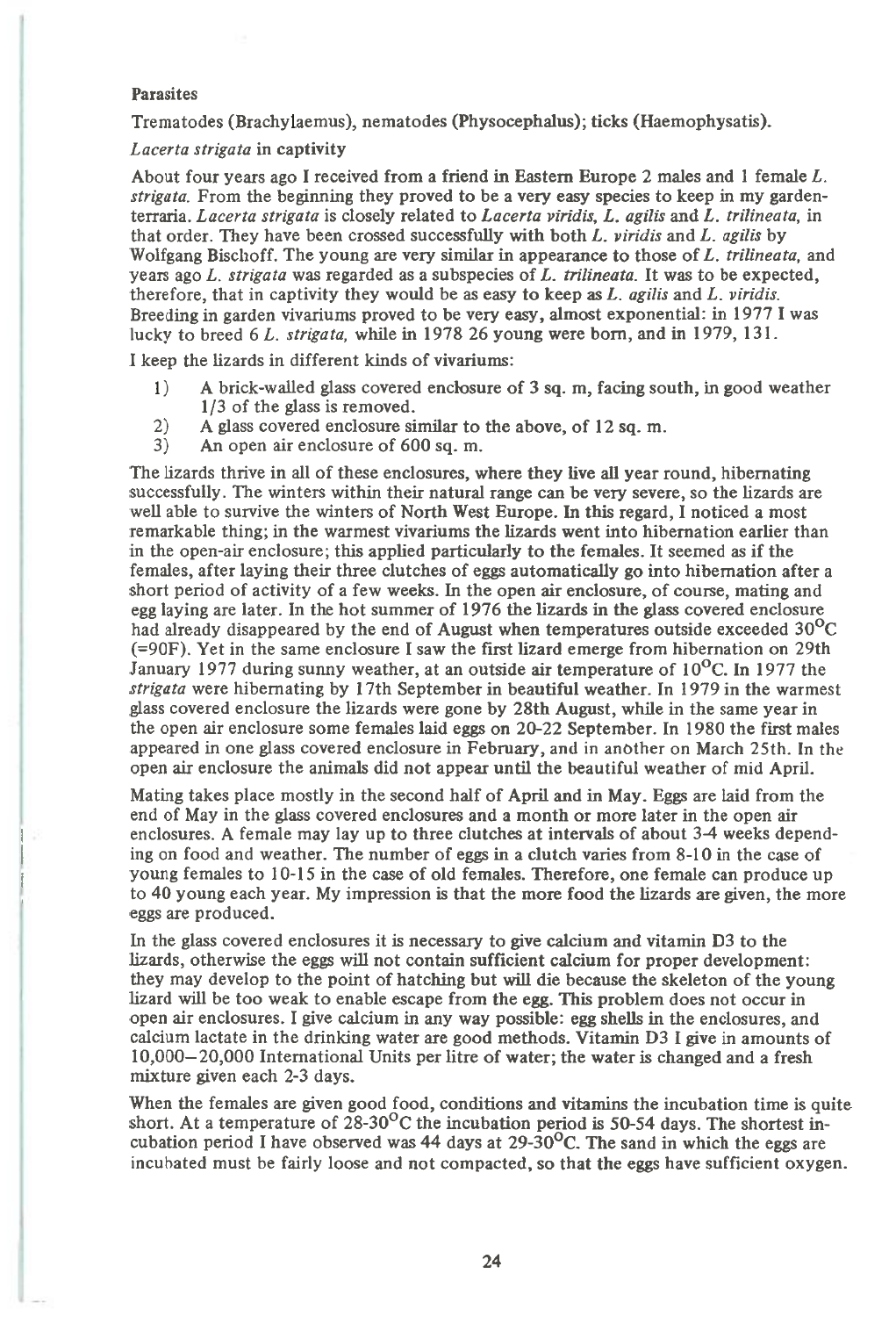**The young grow very quickly; if they are kept warm and active through the winter they can reach maturity and breed the following spring. If the young (hatched in July—September) are kept outdoors during the winter in glass covered enclosures, they enter hibernation during November which is much later than their parents. They will reach maturity about a year after birth, and be ready to breed in their second spring.** 

**Like other species of** *Lacerta,* **the males fight during the mating period. They can be kept with other species of lizards; I have kept them with smaller lizards;** *Lacerta monticola, L. saxicola, L. praticola* **and other small wall lizards; with species of about their own size:**  *Lacerta agilis, L. viridis, Agama stellio, Agama caucasia,* **and also with larger ones:** *Lacerta lepida pater,* **adult** *Gerrhonotus multicarinatus.* 

**I feed the lizards mostly on crickets, mealworms and flies.** 



**Plate 1 Young** *Lacerta strigata.* The two on the left are some months old, and have developed dark spots. The one on the right is less than two months old and has the characteristic pattern of the new-born.



Plate 2 **Adult male (3-4 years old)**